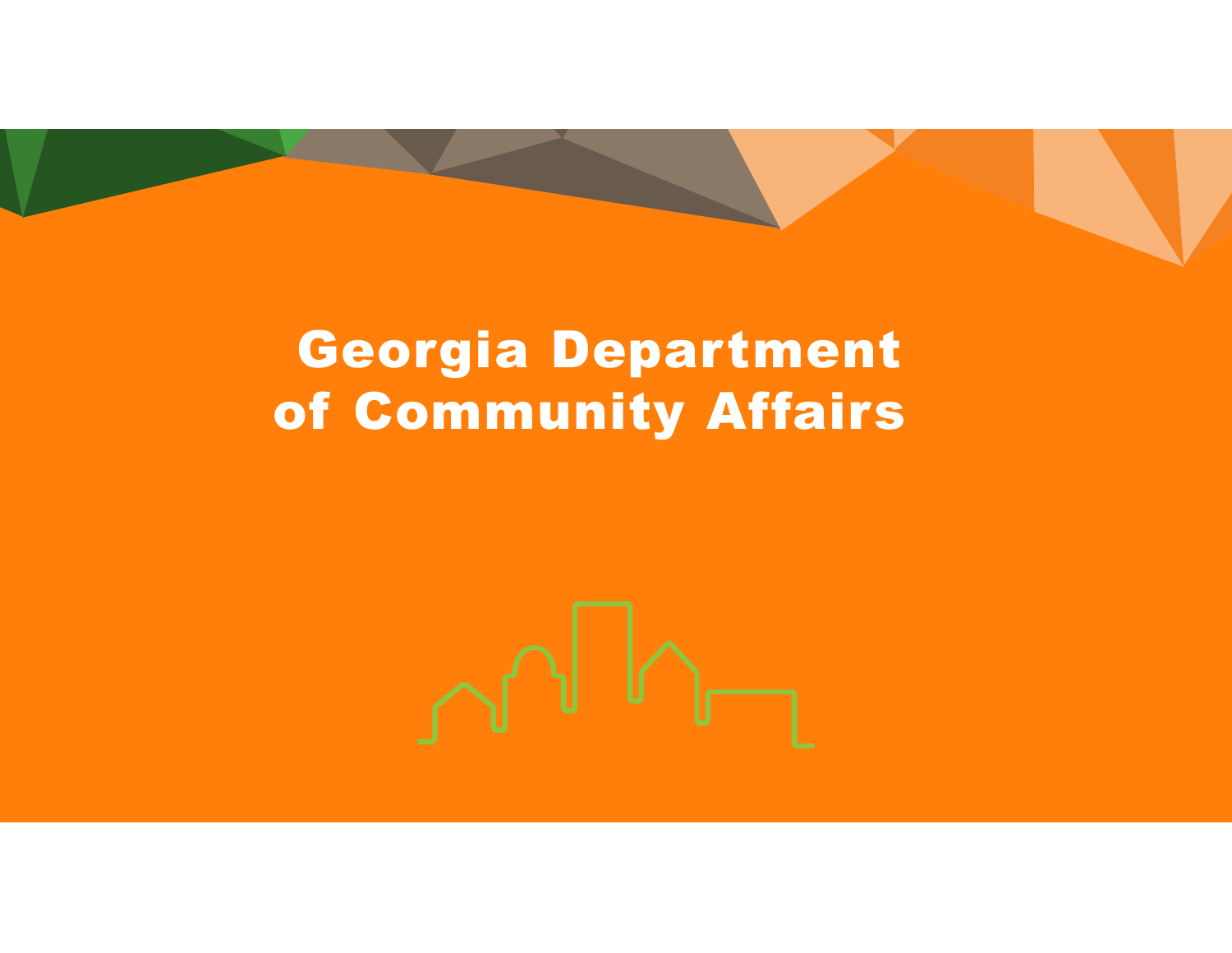# SSBCI and GARJA Programs



• Holly R. Hunt • SSBCI and GARJA Program Manager

- Holly.Hunt@dca.ga.gov
	- 404-670-0836



- Timothy Smith (Tim)
- Director of Credit Services
- Timothy.Smith@dca.ga.gov
	- 404-679-0568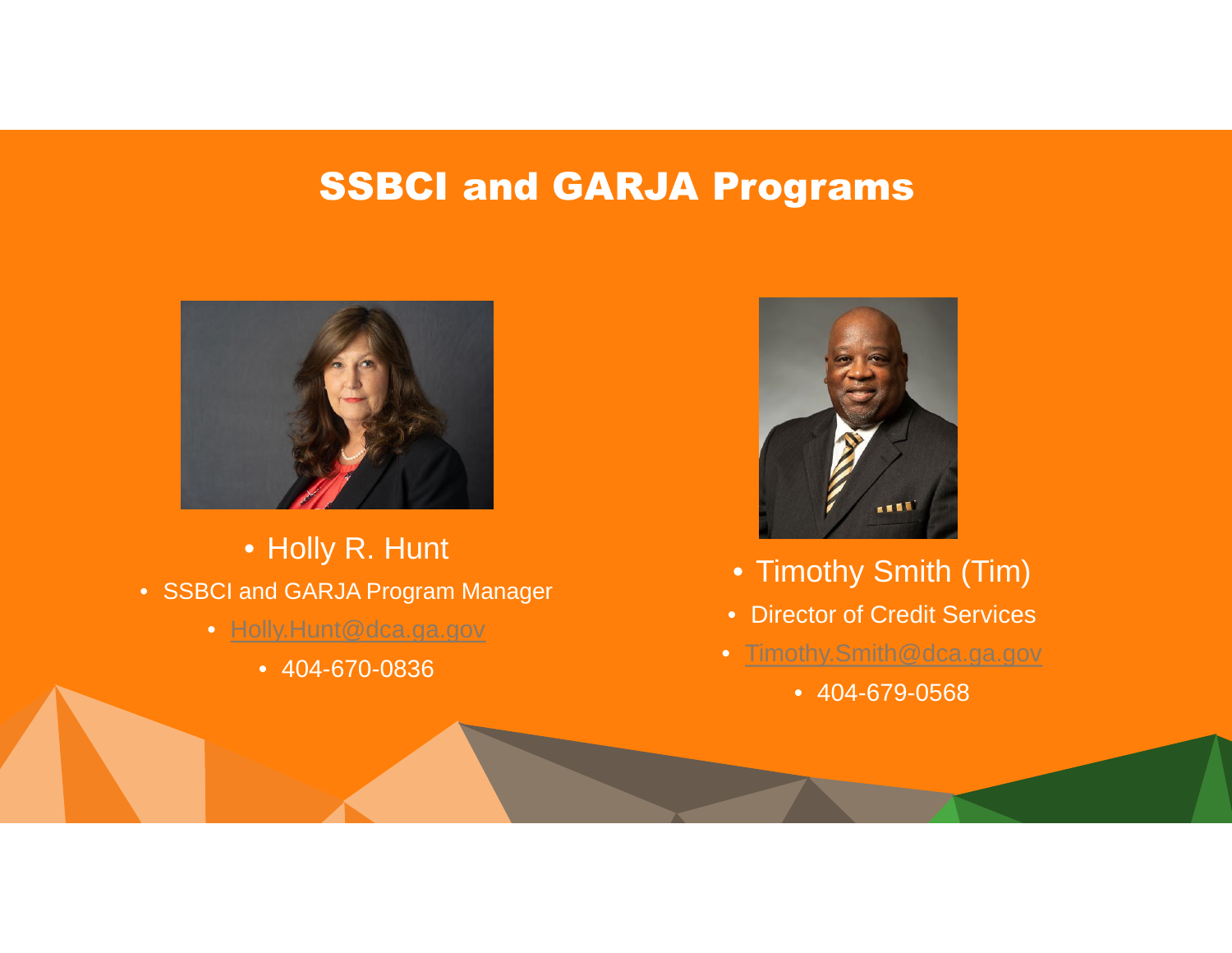# ACCESS TO CREDIT FOR SMALL BUSINESSES

State Small Business Credit Initiative and Georgia Agribusiness and Rural Jobs Act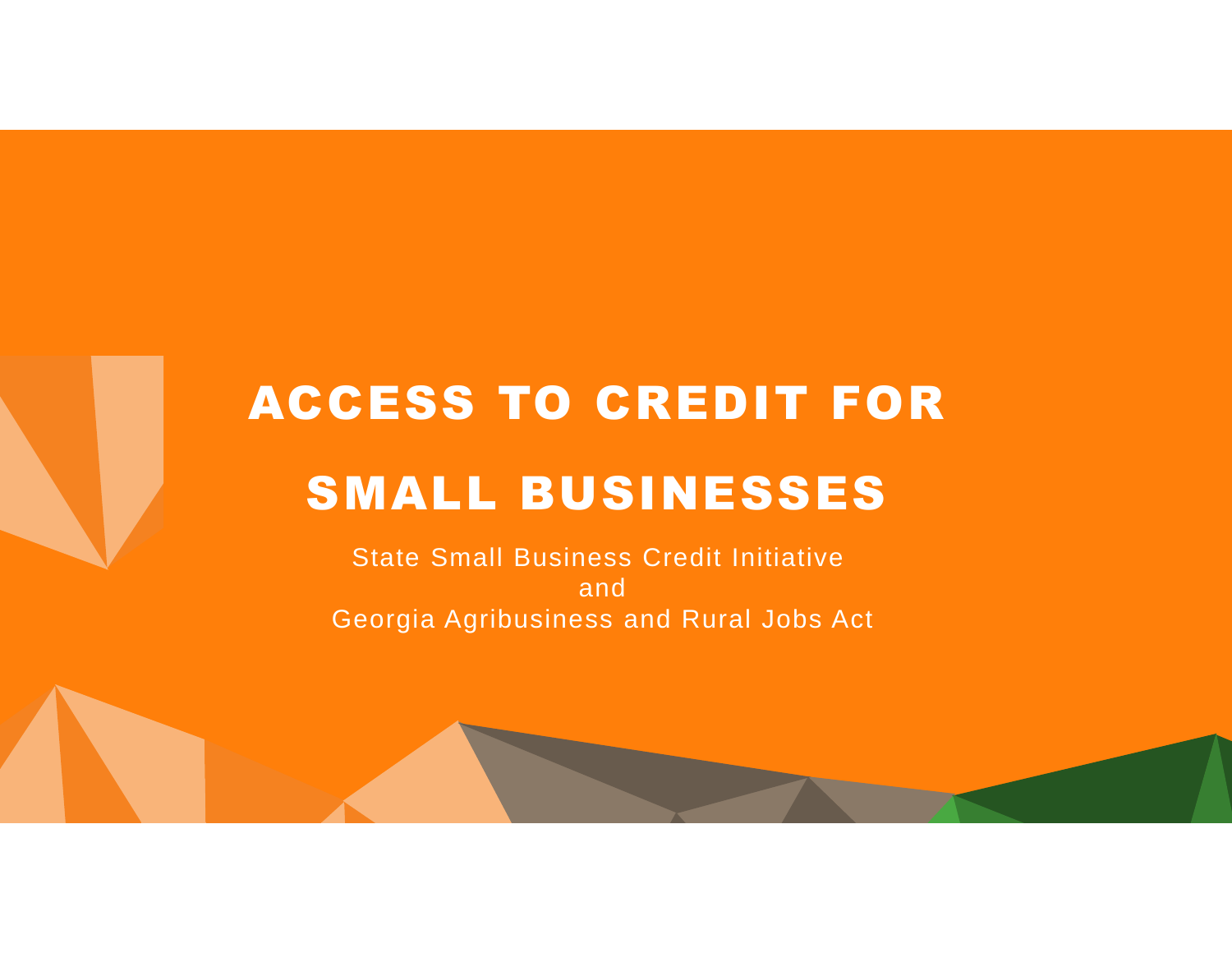# Why SSBCI?

- $\triangleright$  SSBCI 1.0 was born out of the recession of 2008 2009 to help spur the economy for small businesses.
- ▶ Georgia was allotted approximately \$48 million.
- $\triangleright$  Smaller banks were closing, and larger banks were not lending to small businesses.
- With SSBCI:
	- $\checkmark$  We can offer attractive credit enhancements to lenders.
	- $\checkmark$  If lenders can be creative, we can be creative with them.

# How does it differ now with SSBCI 2.0?

- Covid-19 was an economic shock brought on suddenly.
- $\triangleright$  SBA and lenders offering deferment of payments and loans with forgiveness options.
- Small businesses suffered through pandemic and are considered risky.
- Small businesses still need loans for expansion, start-up, purchase, construction, equipment, inventory, etc.

**SSBCI 1.0 is still operating. SSBCI 2.0 IS ON THE WAY!**

## *STATE SMALL BUSINESS CREDIT INITIATIVE ACT OF 2010*

*Enacted September 27, 2010*

To strengthen state programs that leverage private lending to help finance small businesses and manufacturers that are credit-worthy, but not getting the loans they need to expand and create iobs.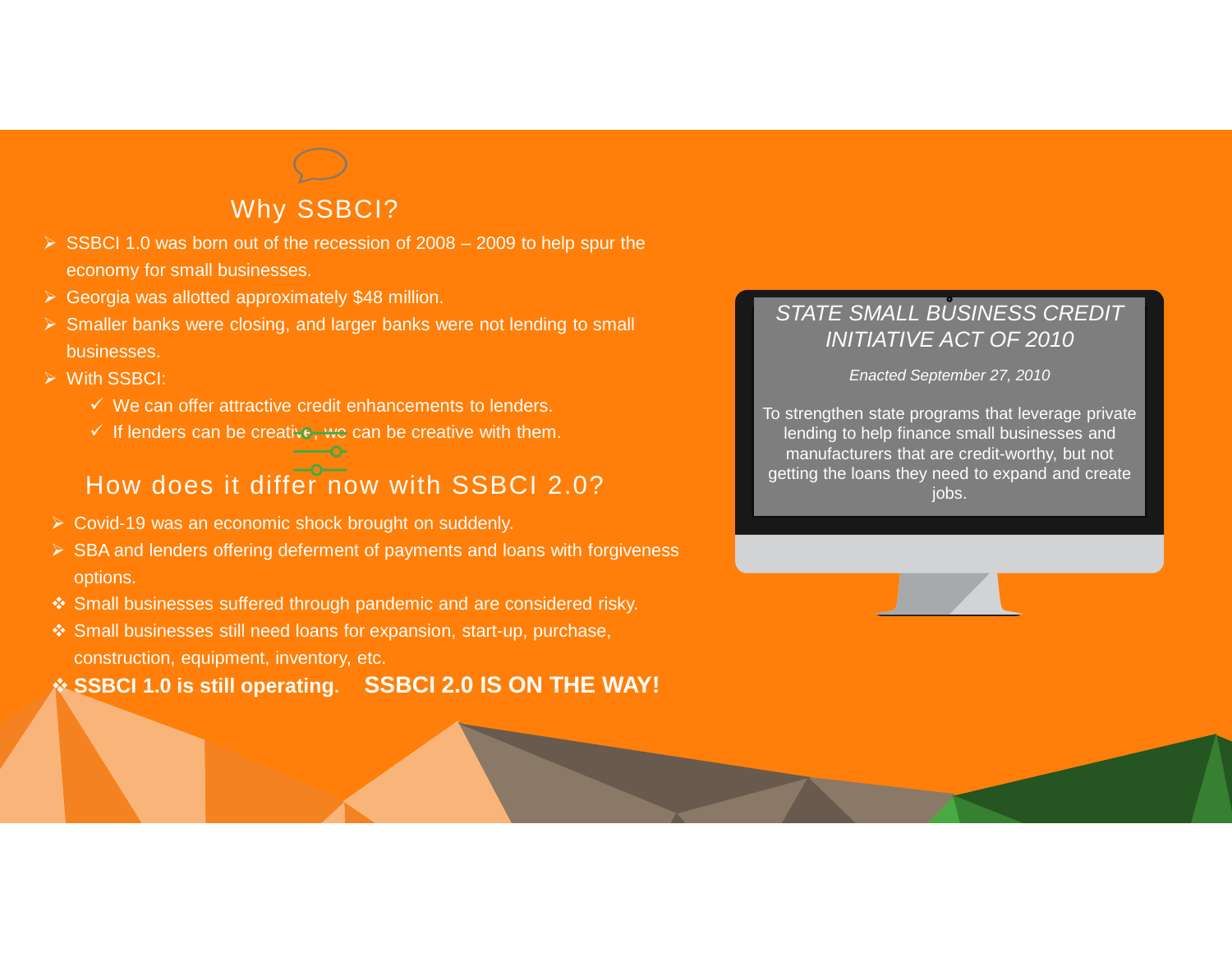# \$48,024,748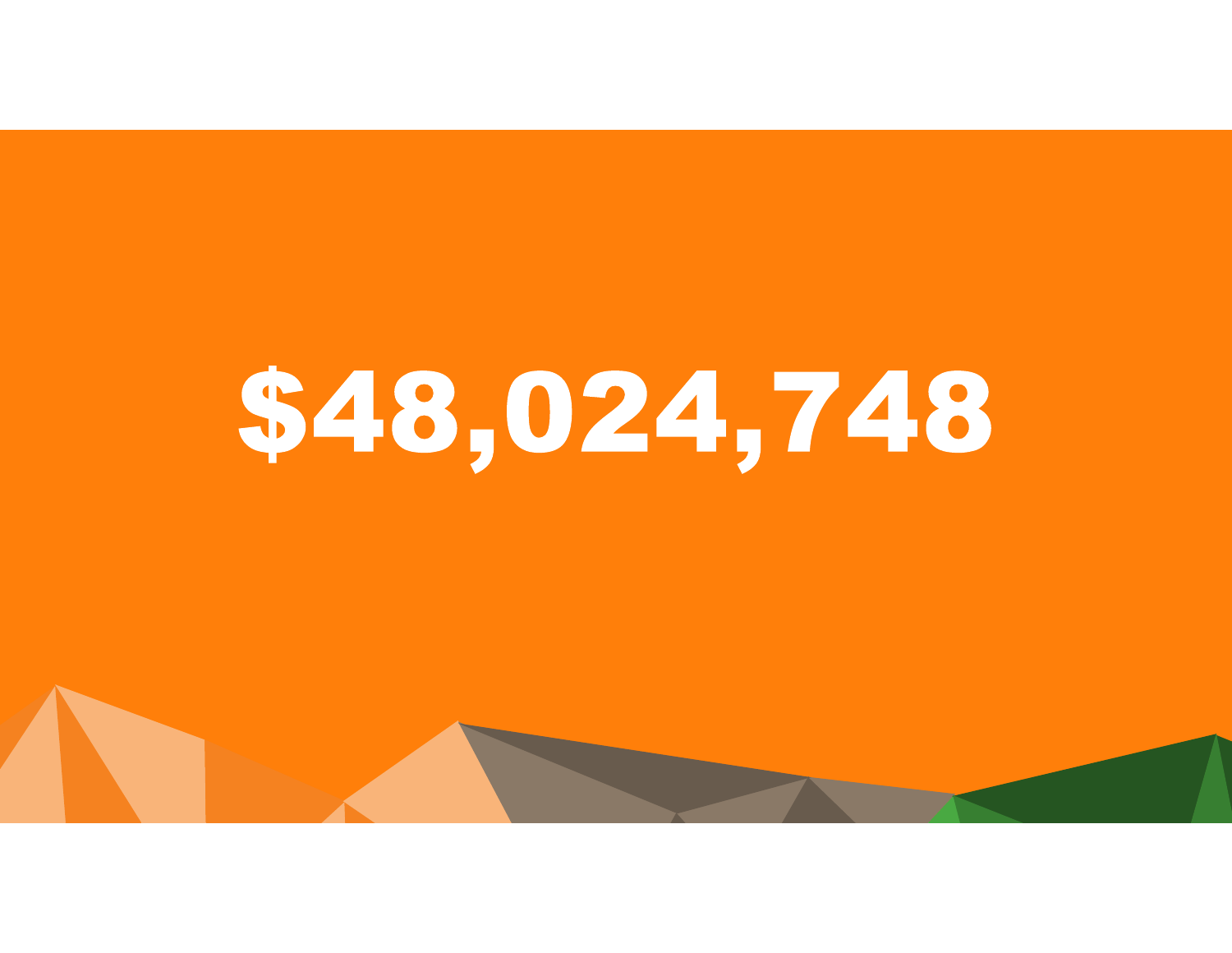# FACTS 12/31/2021

SSBCI Investment Enrolled Loans **Enrolled Loans** Private Investment



5,995

Jobs created and retained

85 Counties served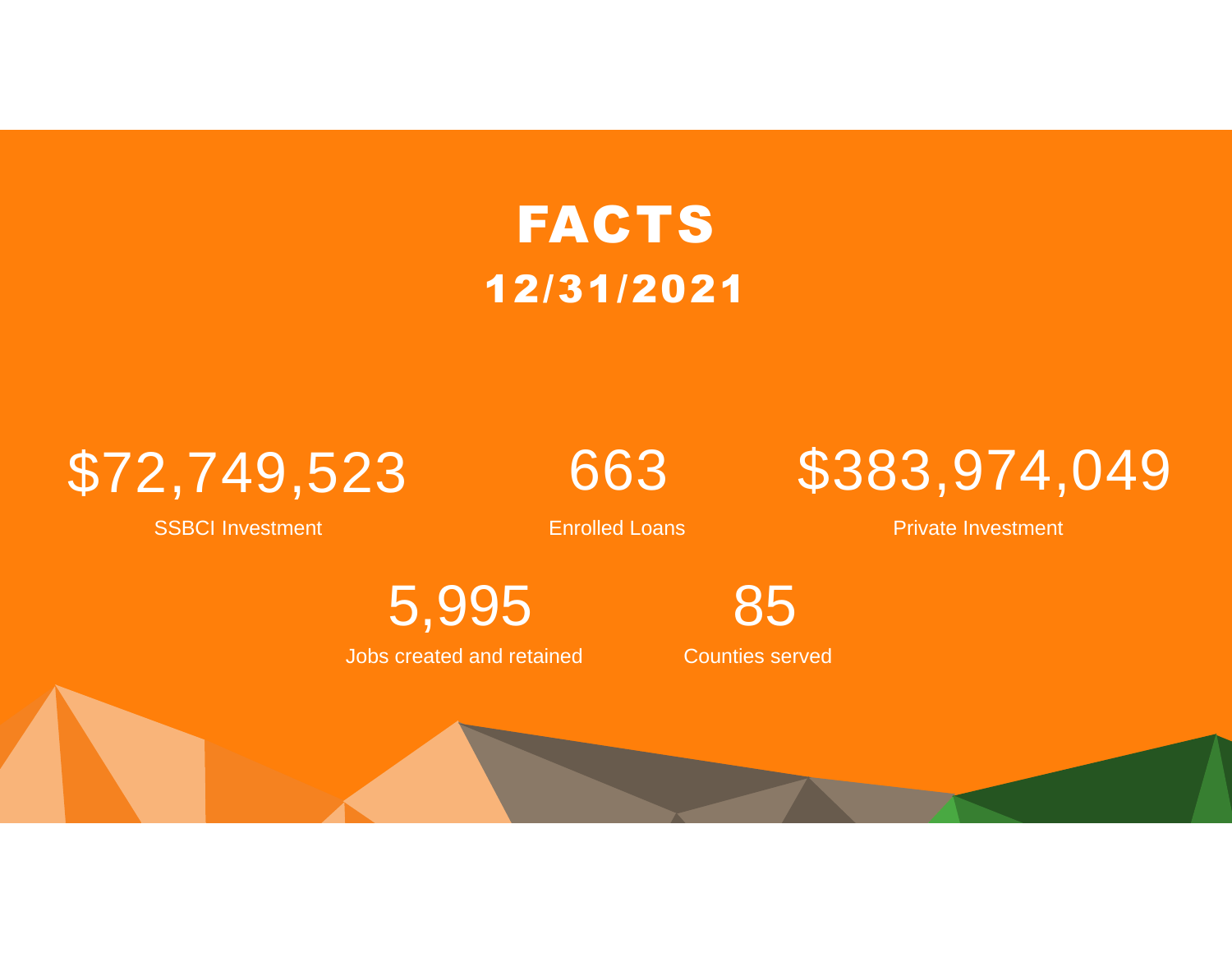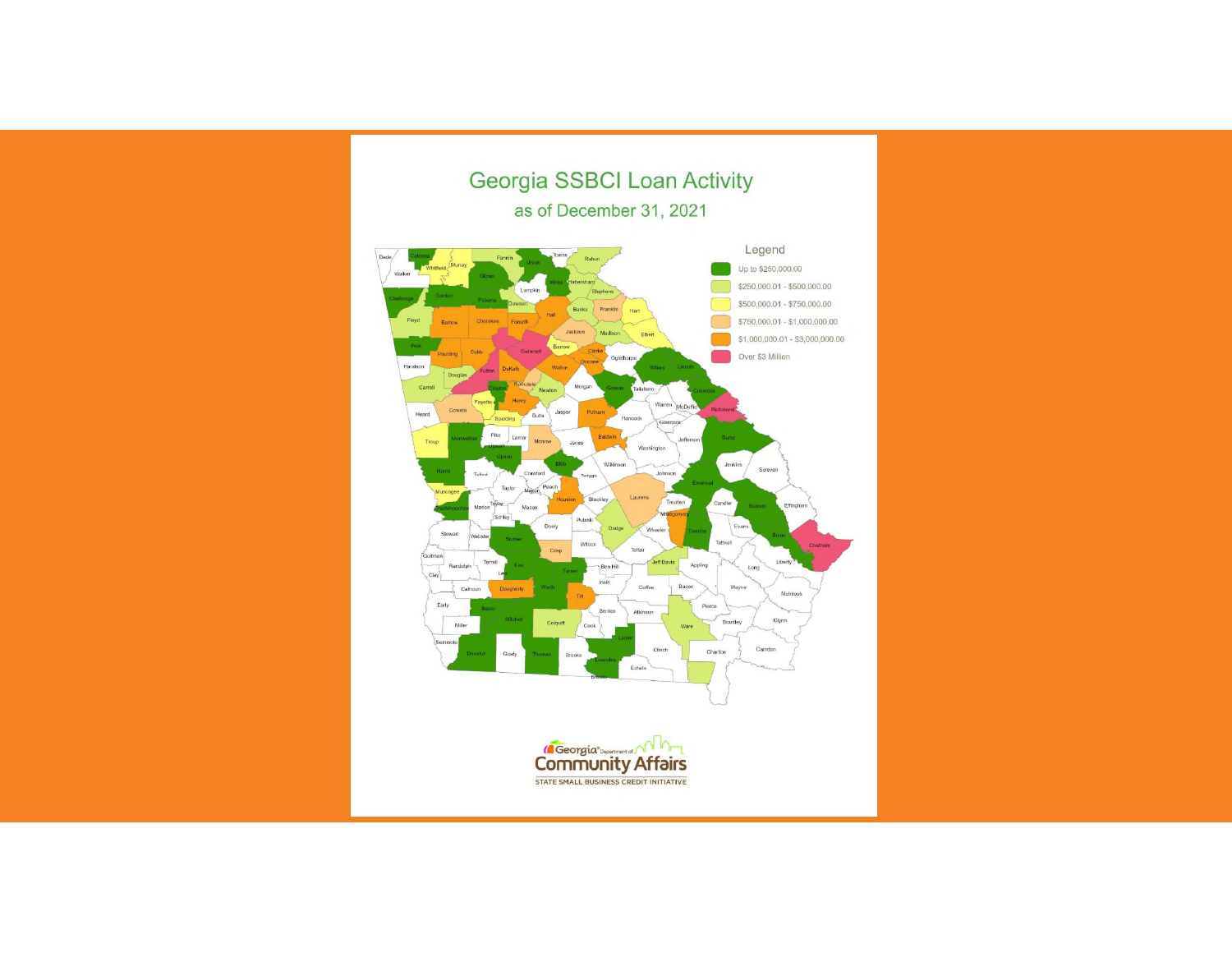# GEORGIA'S SSBCI PROGRAMS:

Georgia Small Business Credit Guaranty Program (SBCG)

To guarantee Lender's loans to small businesses that employ thousands of Georgians.

Georgia Loan Participation Program (LPP)

To assist Georgia's private financial institutions in providing capital to small-to midsized employers.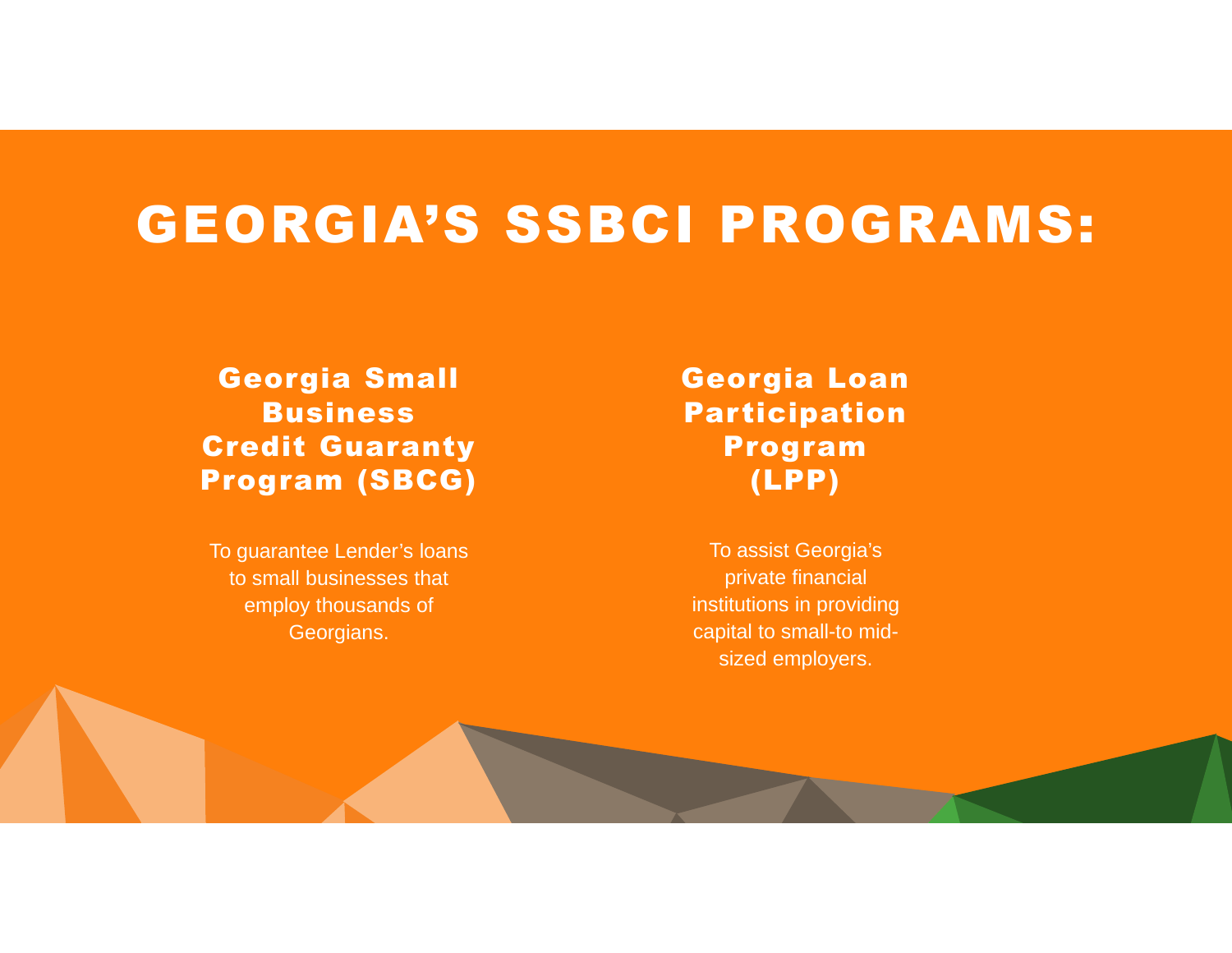# SOME ADVANTAGES

## Credit Enhancements



Ways in which the lenders may minimize their risk by participating in our programs.

## Delegated Lending

The lenders underwrite the loans according to their own underwriting guidelines. They set their interest rates and terms.



# Potential for CRA Credit

Important for bankers, this is a regulatory requirement that requires banks to reinvest in their own communities.



### Streamlined Process

Lenders underwrite the loans and send to DCA for approval. DCA reviews for compliance and approval process is quick.

 $-0$ 

### Increased Loan Portfolio

The lender is able to make the loan that it would not otherwise have been able to make without the assistance of SSBCI.

### Access To Affordable Credit

The small business now has access to affordable credit! The absolute best of all!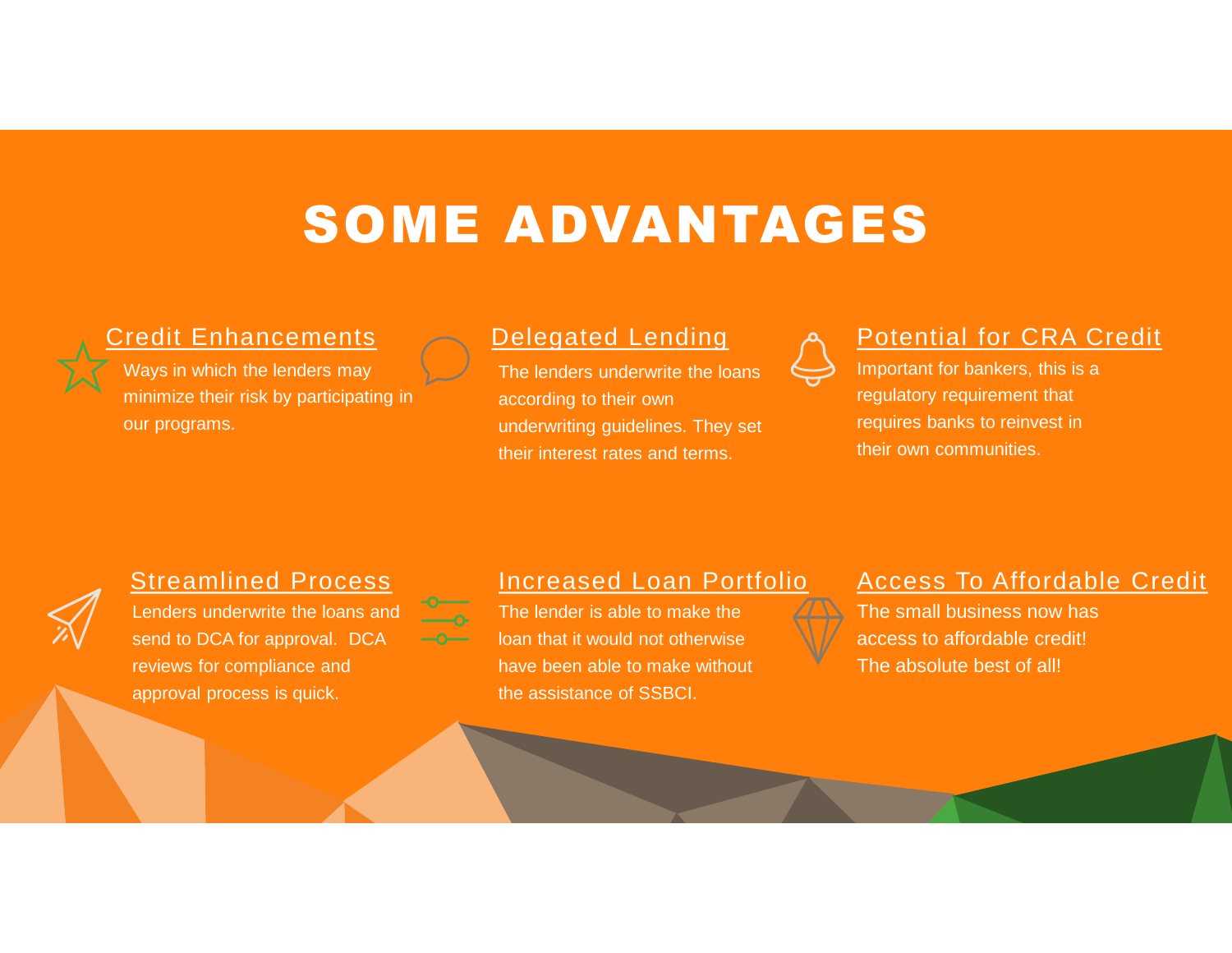# Start-up costs,

## Working capital,

- Business procurement, e.g., franchise fees,
- Equipment and inventory, and
- Purchase, construction, renovation, or tenant improvements for a place of business.
- ❖ Refinancing is not eligible; however, renewals are eligible under certain conditions.
- $\triangleright$  Passive real estate investments are not eligible. Must be Owner Occupied.

# SSBCI General **Eligibility** Criteria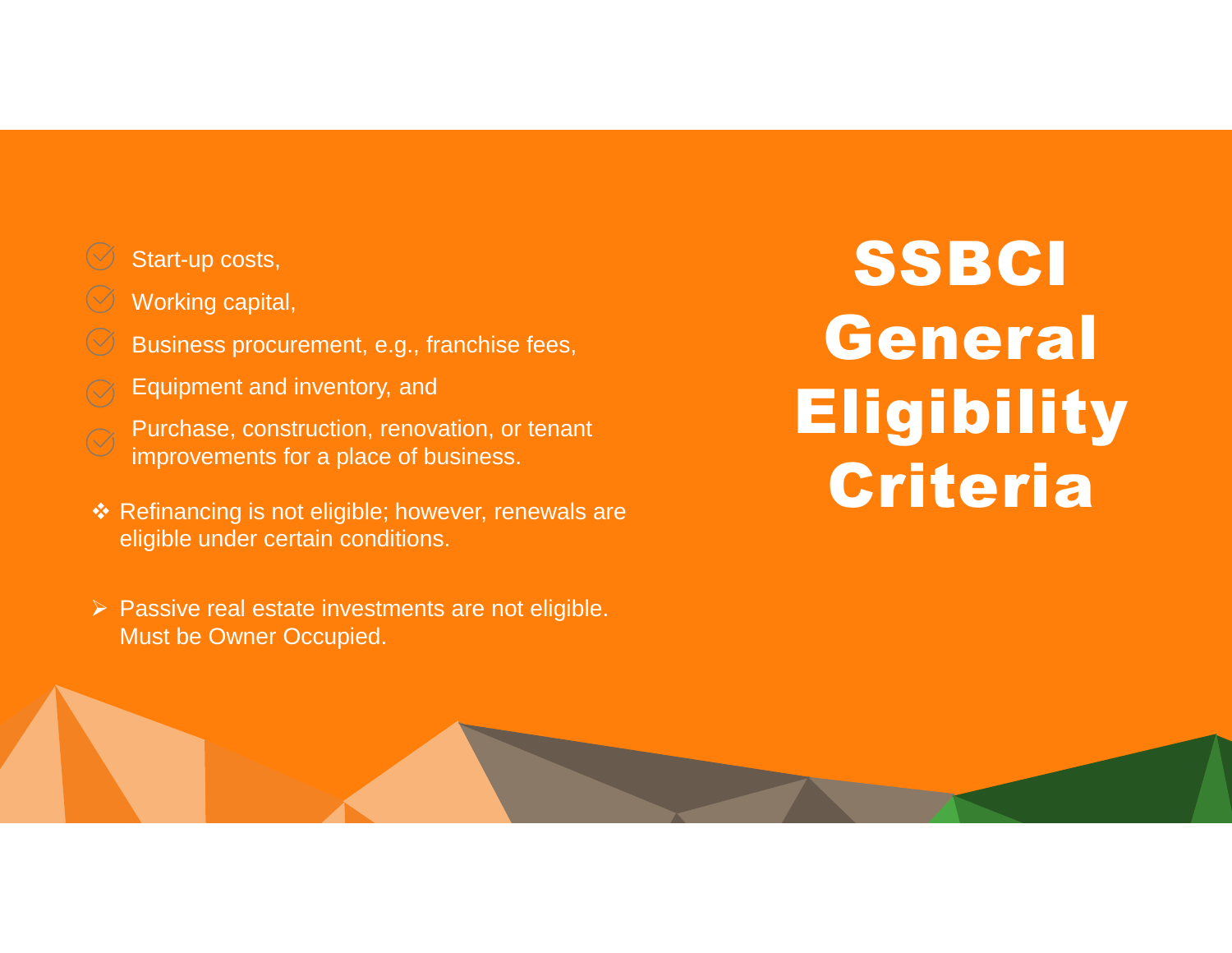# Georgia Loan Participation Program (GA LPP)



## 25% Participation

LPP can purchase up to 25% of the loan originated by the approved lender ranging from \$10,000 to \$20,000,000. Loans over \$1,000,000 are capped at the current maximum amount.

## Maximum

The current maximum amount of participation is \$250,000.



## SBA 504

LPP may be used for interim bridge financing, including SBA 504.



# Second Lien Position!

SSBCI is always in second lien position behind the lender!



# NO FEES!

- No fees to the lender.
- No fees to the borrower.
- Lender services loan and remits payments to DCA monthly.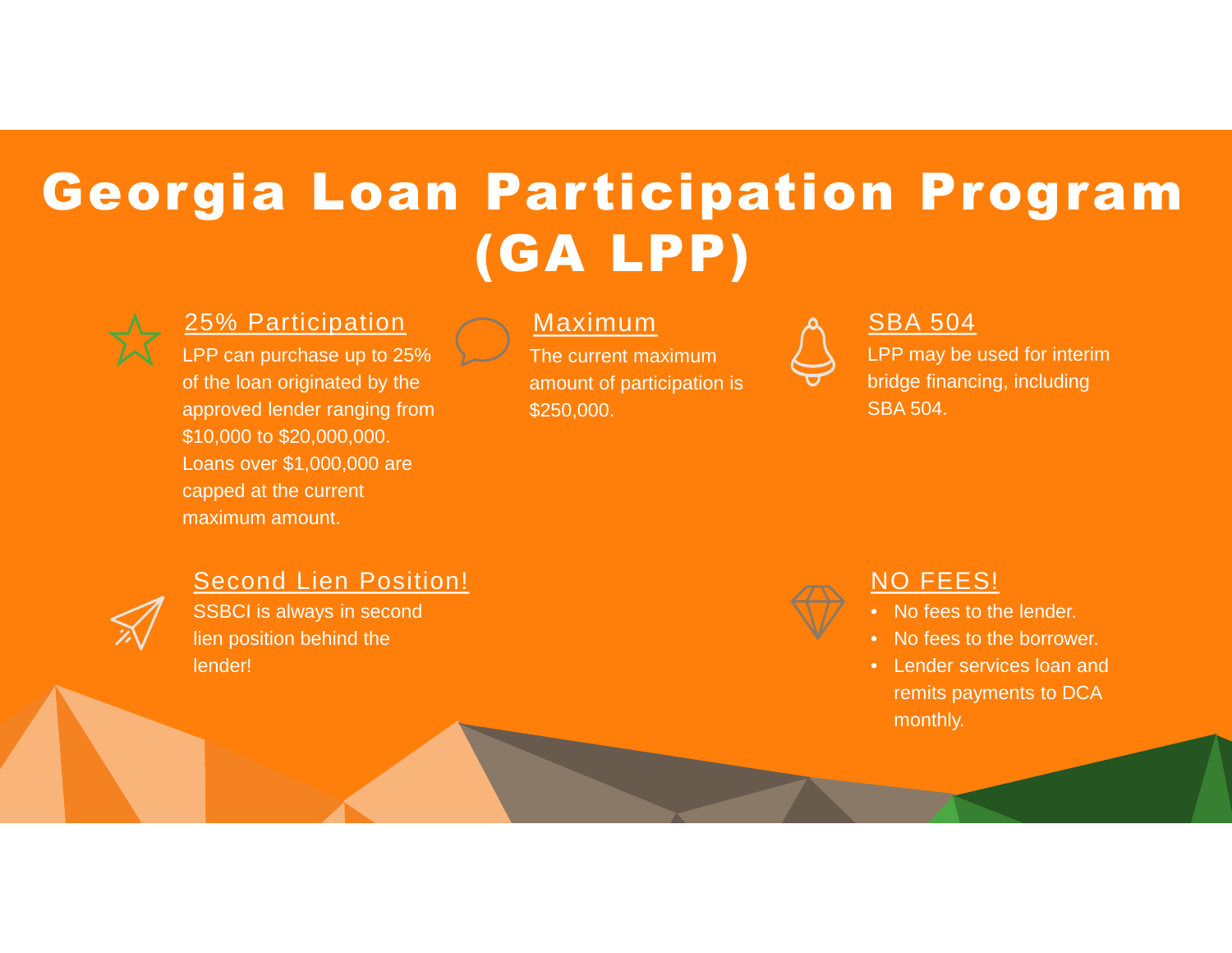# Small Business Credit Guaranty (SBCG)



### 50% Guaranty

SBCG provides a 50% loan guaranty on loans up to \$400,000. Loans over \$400,000 are capped at the current maximum amount.

## Maximum

The current maximum amount of guaranty is \$200,000, or 50%, on loans up to \$400,000. Loans exceeding \$400,000 are capped with a \$200,000 guaranty.



### Line of Credit

SBCG is excellent for working capital line of credit loans.



# FEES

 $\triangleright$  Processing fee of \$100.

 $\triangleright$  Initial fee equal to 2% of the quaranty amount.

 $\triangleright$  Annual fee in an amount of .5% of the outstanding guarantee for each subsequent calendar year (or amount set aside in reserve for line of credit loans).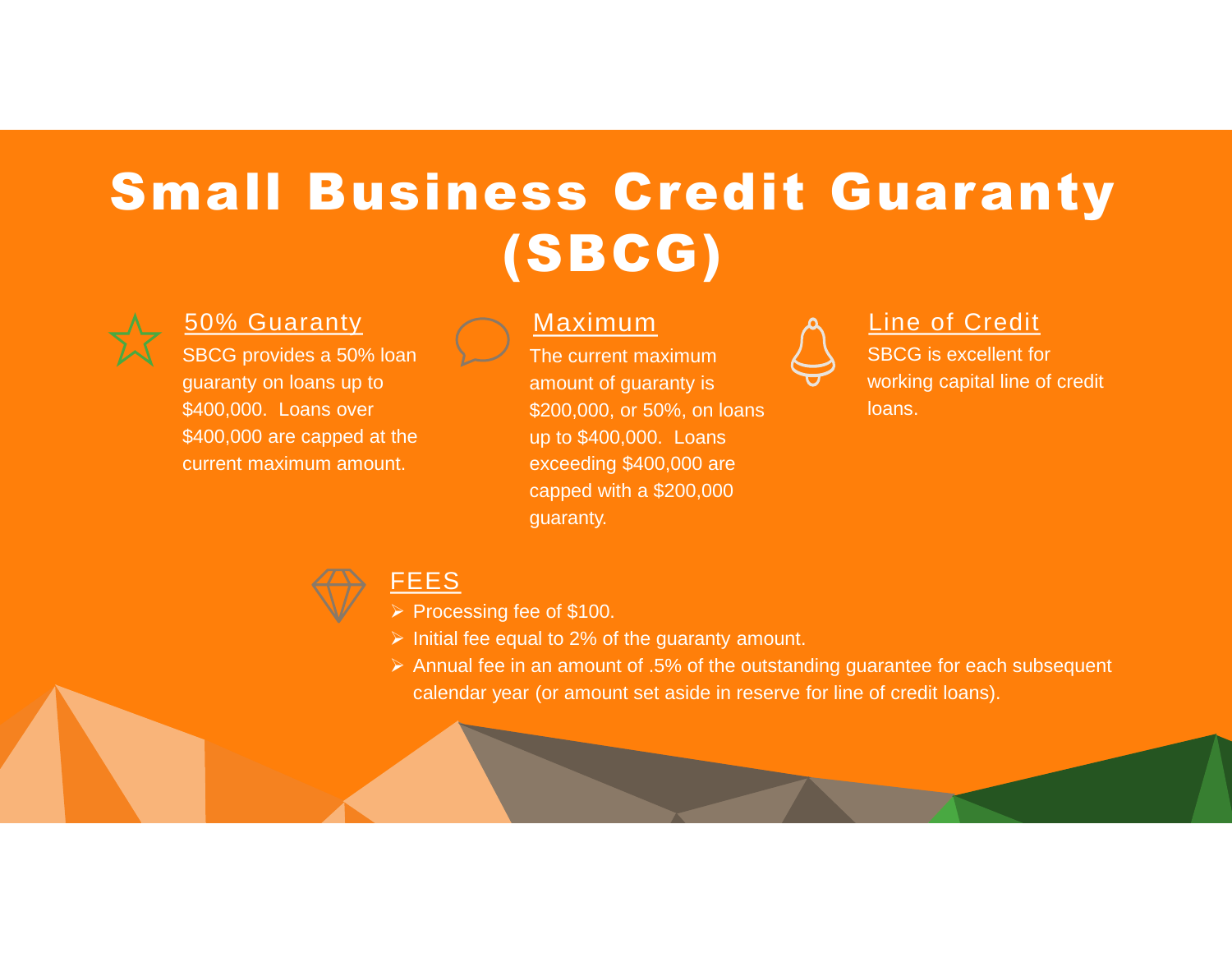# SSBCI 2.0

◆ Amount allocated to Georgia is \$199,616,860

- 4.16x amount received in SSBCI 1.0!
- Includes \$28 Million in incentive funds available based on performance for SEDI businesses.
- Additional funds available for Technical Assistance, to be determined.

 Emphasis On: Socially and economically disadvantaged/Impacted by COVID/Small Businesses with less than 10 employees.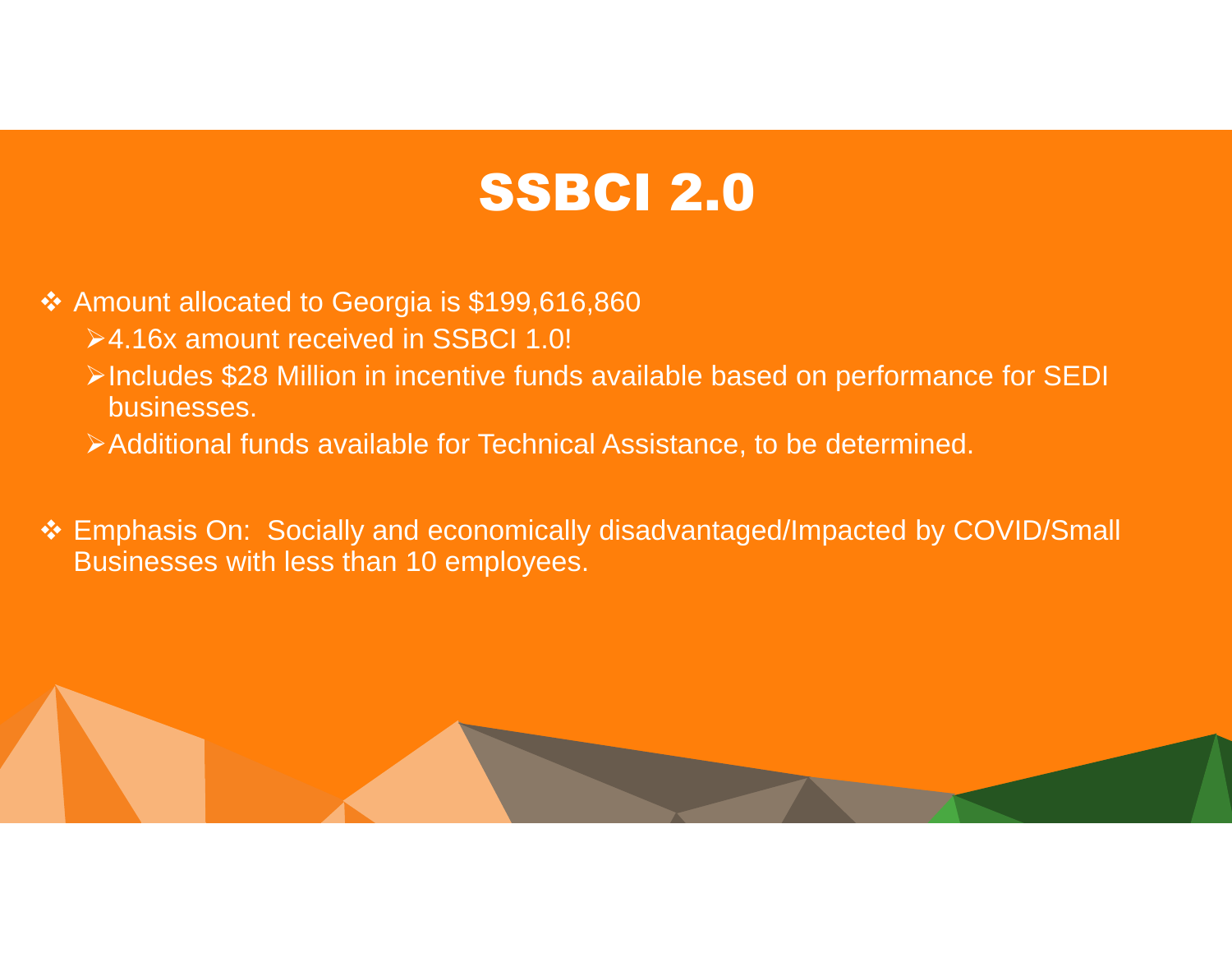# SSBCI 2.0

❖ Intend to propose 5 programs for SSBCI 2.0

- Georgia Loan Participation Program currently operating
- $\triangleright$  Small Business Credit Guaranty Program currently operating
- $\triangleright$  Georgia CDFI Program a new companion loan program between the CDFIs and partnering lending institutions.
- Georgia Equity Direct Program Direct Venture Capital administered by Invest Georgia
- Georgia Venture Capital Program- Fund of Funds VC administered by Invest Georgia

# WE NEED YOU!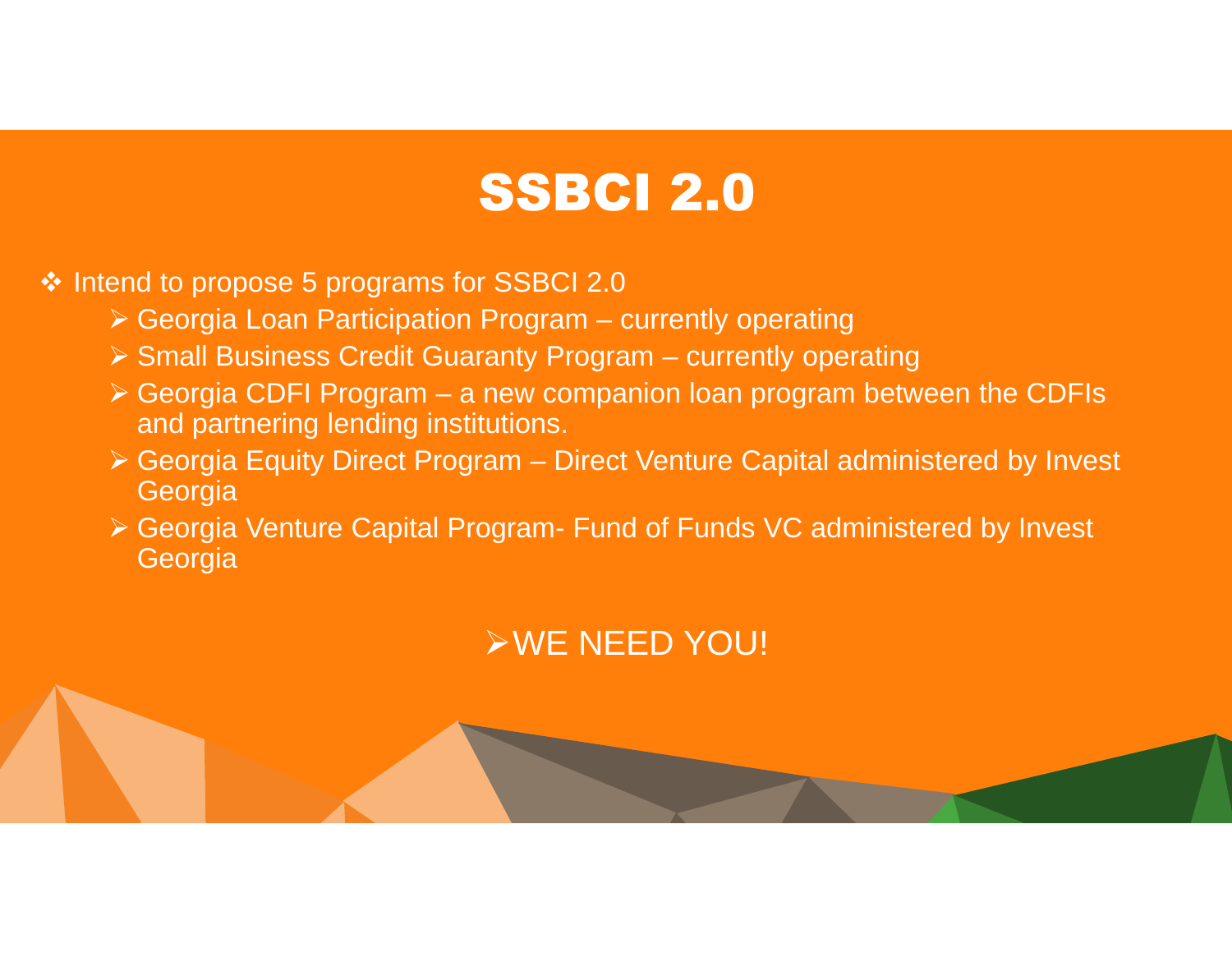# Georgia Loan Participation Program (GA LPP) Proposed for SSBCI 2.0



## 25% Participation

LPP can purchase up to 25% of the loan originated by the approved lender ranging from \$10,000 to \$20,000,000. Loans over \$5,000,000 are capped at the current maximum amount.

## Maximum

The current maximum amount of participation is \$1,250,000.

## SBA 504

LPP may be used for interim bridge financing, including SBA 504.



# Second Lien Position!

SSBCI is always in second lien position behind the lender!



# NO FEES!

- No fees to the lender.
- No fees to the borrower.
- Lender services loan and remits payments to DCA monthly.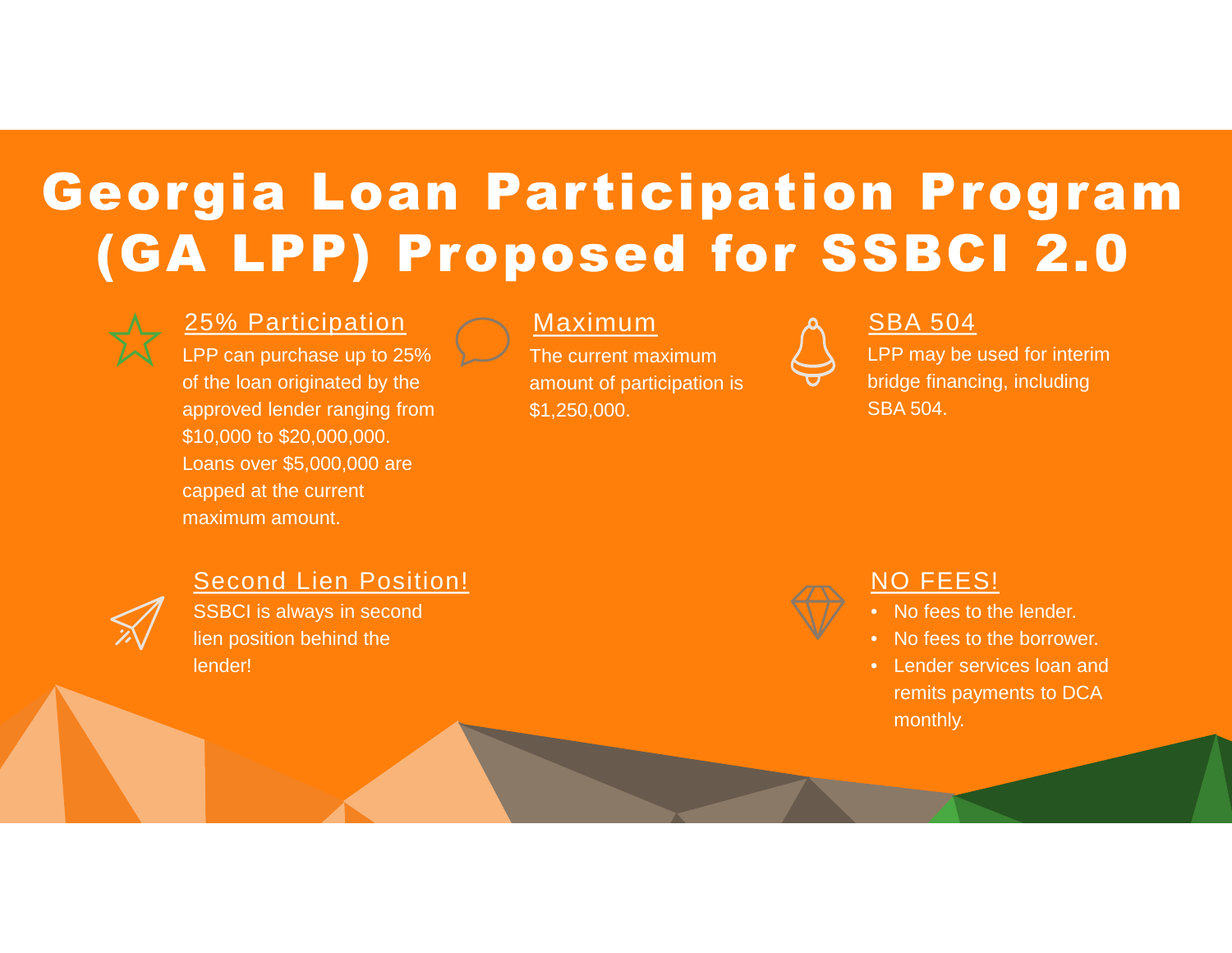# Small Business Credit Guaranty (SBCG) Proposed for SSBCI 2.0



## 50% Guaranty

SBCG provides a 50% loan guaranty on loans up to \$1 Million. Loans over \$1 Million are capped at the current maximum amount.

# Maximum

The current maximum amount of guaranty is \$500,000, or 50%, on loans up to \$1 Million. Loans exceeding \$1 Million are capped with a \$500,000 guaranty.



### Line of Credit

SBCG is excellent for working capital line of credit loans.



## FEES

- Processing fee of \$100 (this may be increased to \$200, under consideration).
- $\triangleright$  Initial fees will be determined based on term and amount of loan, to be determined.
- There will not be any annual fees assessed in SSBCI 2.0.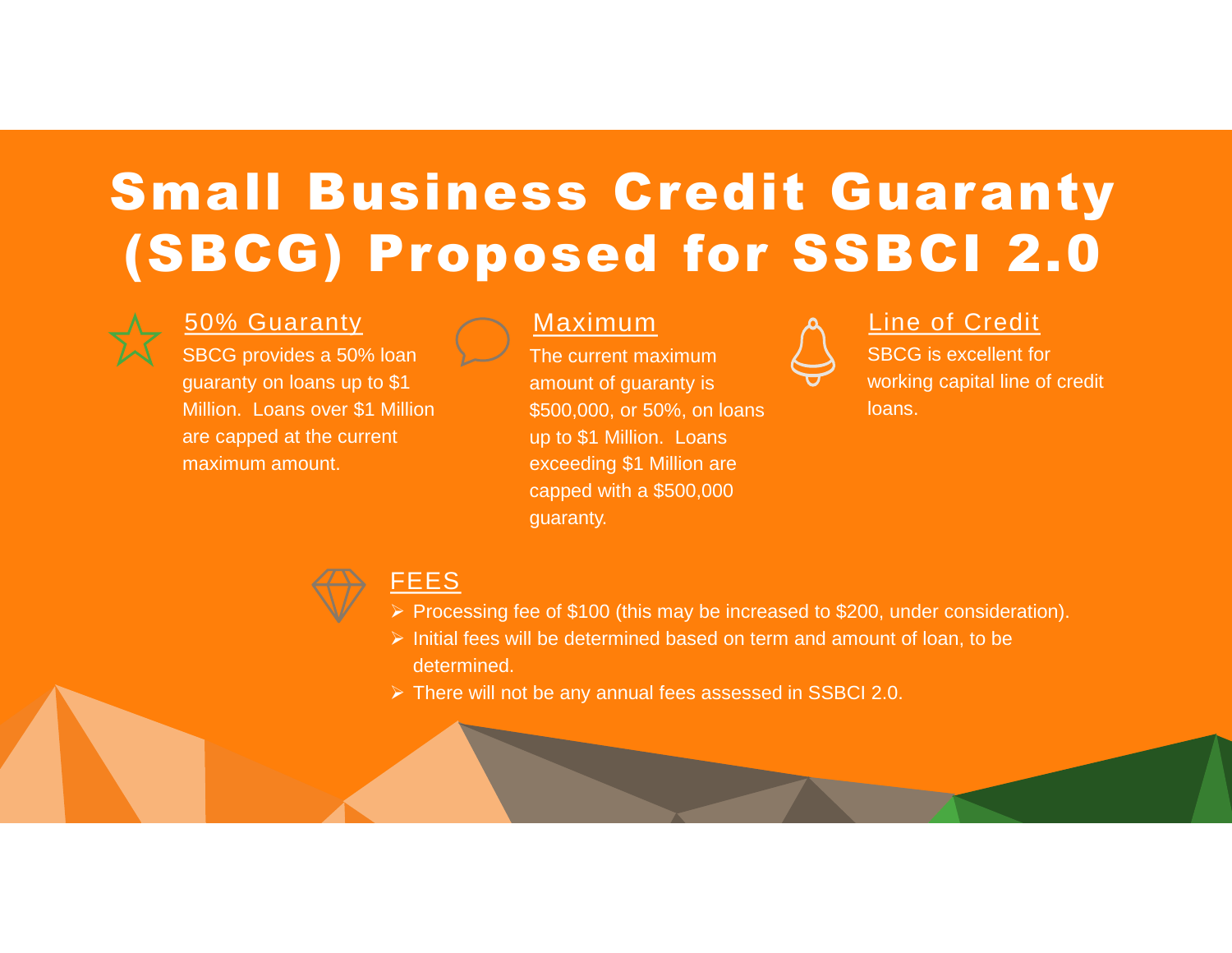# Georgia CDFI Program (GA CDFI) Proposed for SSBCI 2.0

## Companion Loan

CDFI provides a companion loan to a participation lender. Private/public leverage must be at least 1:1 and try to target a 10:1 leverage.

# Maximum

The current maximum amount of CDFI loan is expected to be \$1,250,000. DCA funds 100% of the CDFI loan to the borrower.

# Terms



GA CDFI is a delegated lending model. All terms, rates and fees are established by the CDFI within the parameters of the Treasury guidelines.



### FEES

- There are no fees assessed by the Georgia Department of Community Affairs.
- $\triangleright$  Fees may be assessed by the CDFI and participating lender.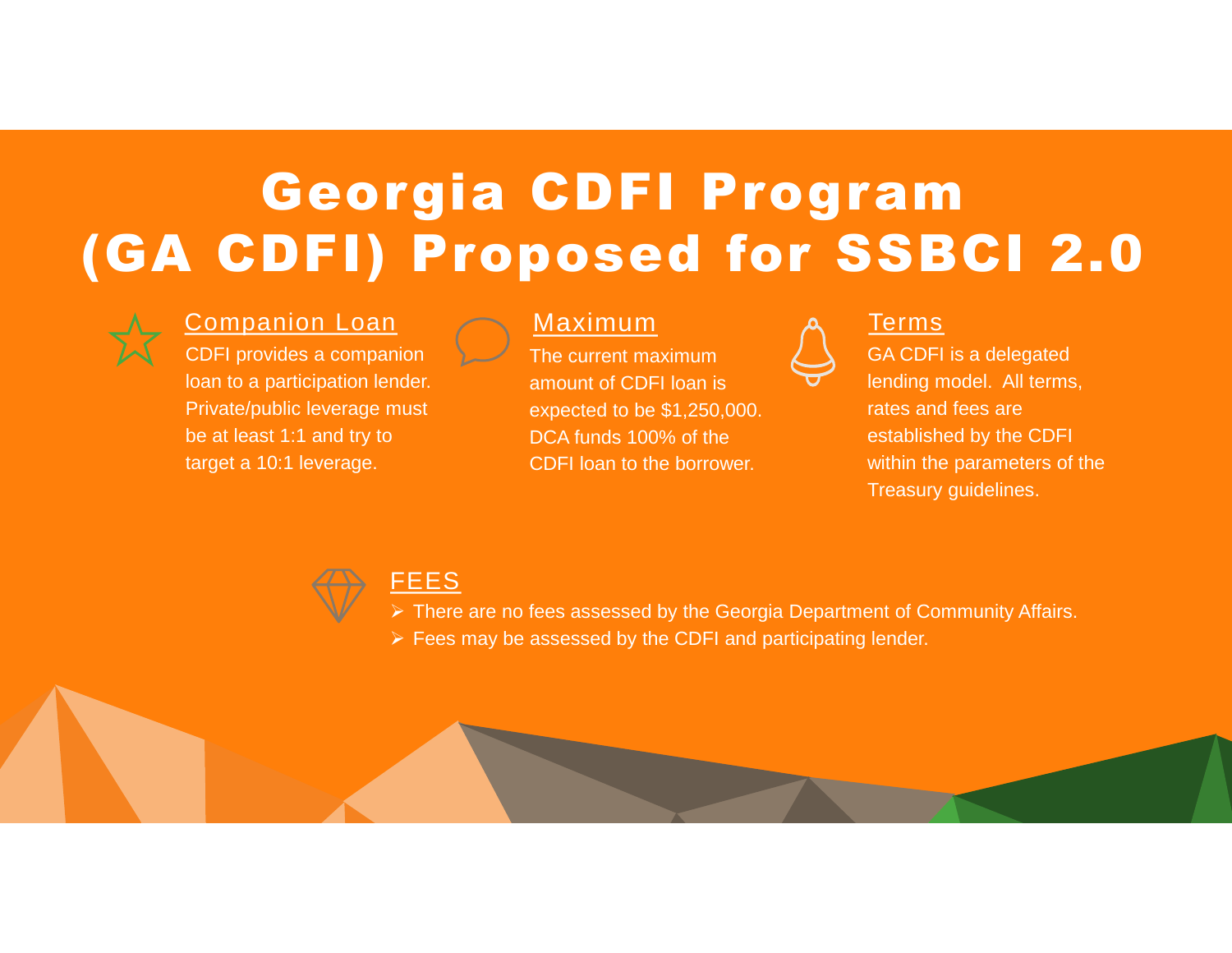# GEORGIA AGRIBUSINESS AND RURAL JOBS ACT

# Why?

Investment tax credit enacted by General Assembly in 2017 session intended to provide access to capital for Georgia businesses in some of the state's most rural areas.

# **How Much?**

- $\triangleright$  Program launched in February 2018 with objective to deploy \$100 million of capital investment by June 30, 2020 supported with \$60 million in tax credits.
- $\triangleright$  Five rural funds applied and were selected.
- $\triangleright$  Each rural fund raised \$20 million.

# Time?

- $\triangleright$  Program lending began July 1, 2018.
- $\triangleright$  First performance reports were due to DCA in July 2020.
- $\triangleright$  Annual reports due within 45 days of each year end going forward.
- $\triangleright$  A Rural Fund may apply to exit the program on or after the sixth anniversary of their closing date, which is around July 2024.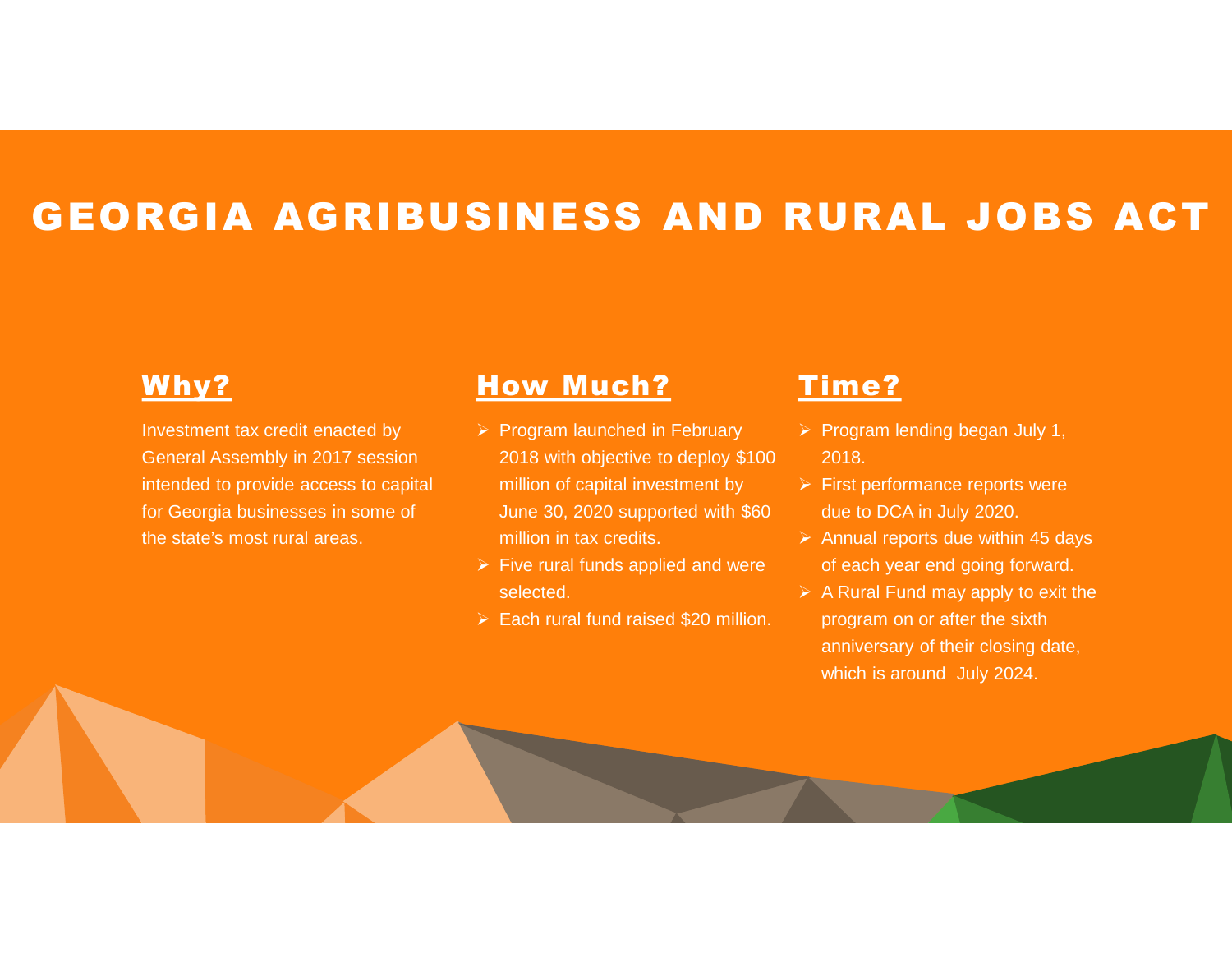# How may GARJA funds be used?



### Investments

Investments may be in the form of term loans, line of credits or equity investments to support business expansion.



The maximum investment is \$6.5 million, by statute.



### Term

Loans to eligible businesses through the GARJA program must have a term of at least one year.



### Uses

Businesses may use the proceeds of the investments to purchase equipment, hire additional employees, expand a facility or product line, and more.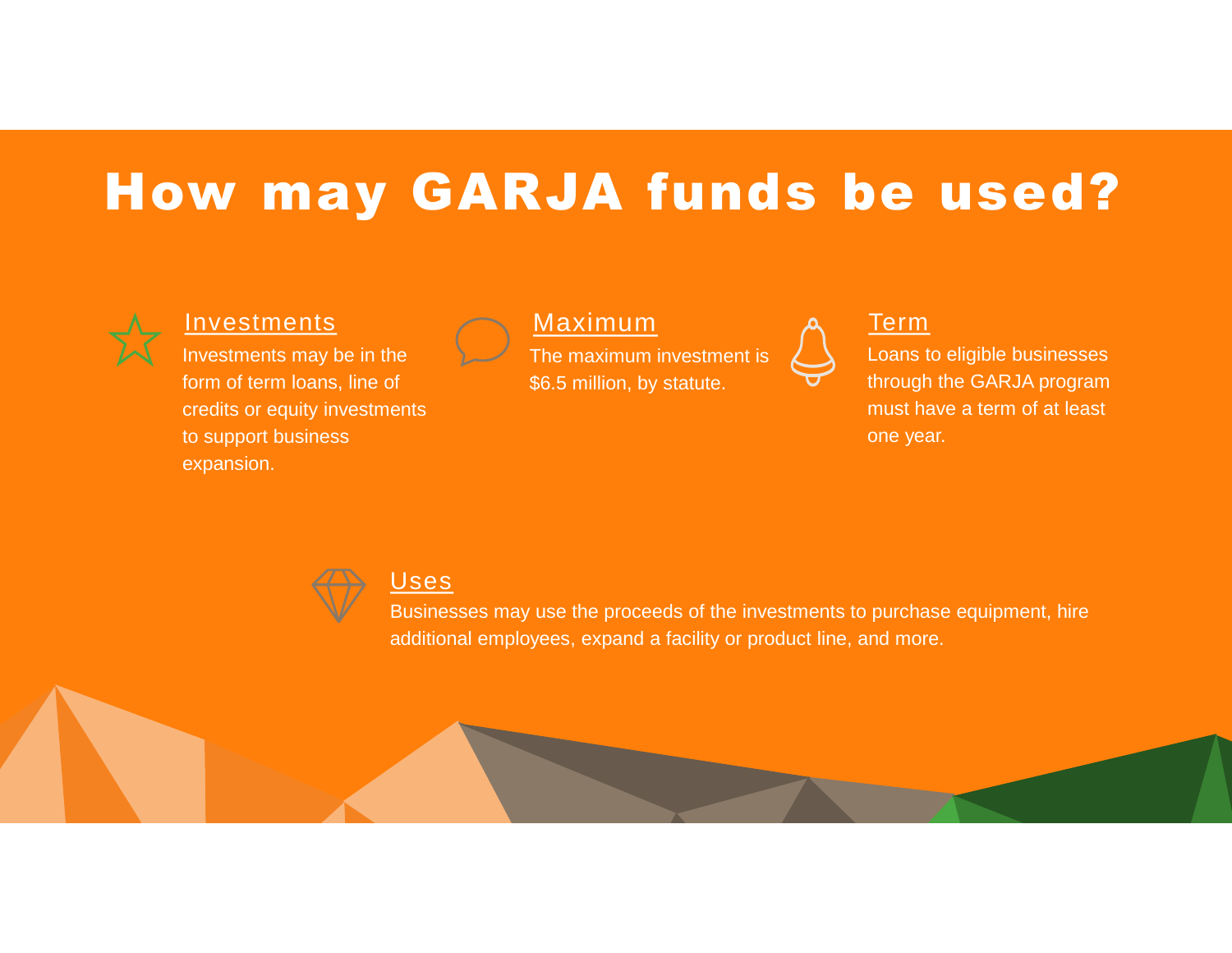# How does a business qualify?

The business may be eligible to receive GARJA funding if:

- $\div$  The business has fewer than 250 employees.
- The business is in one of the following industry sectors:
	- $\triangleright$  Agricultural
	- $\triangleright$  Manufacturing
	- $\triangleright$  Health Care
	- $\triangleright$  Technology
	- $\triangleright$  Transportation
- The business is located in a Georgia county that has less than 50,000 people.

For a complete listing of eligible NAICS codes and eligible counties, please visit dca.ga.gov and search GARJA.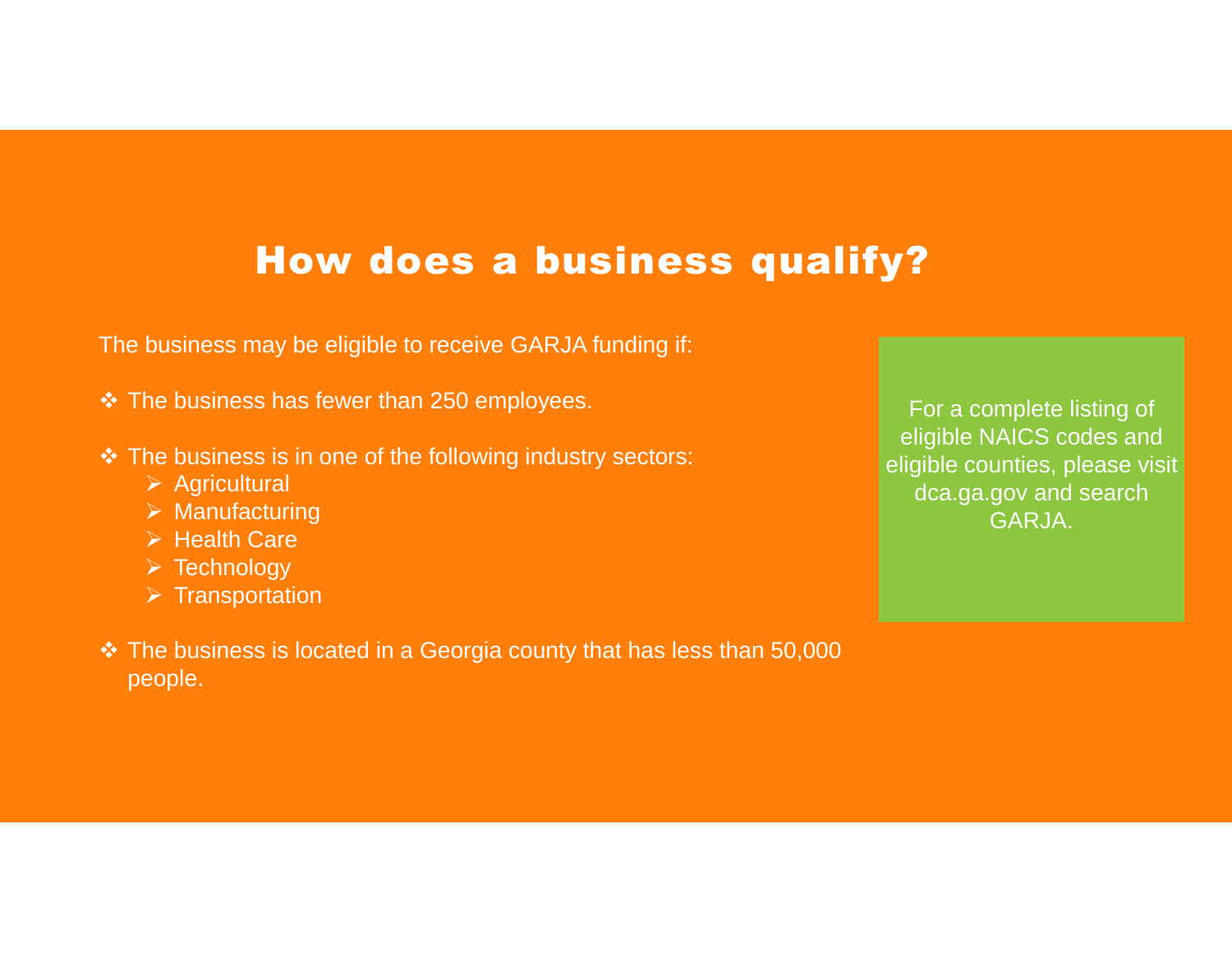# GARJA Eligible Counties

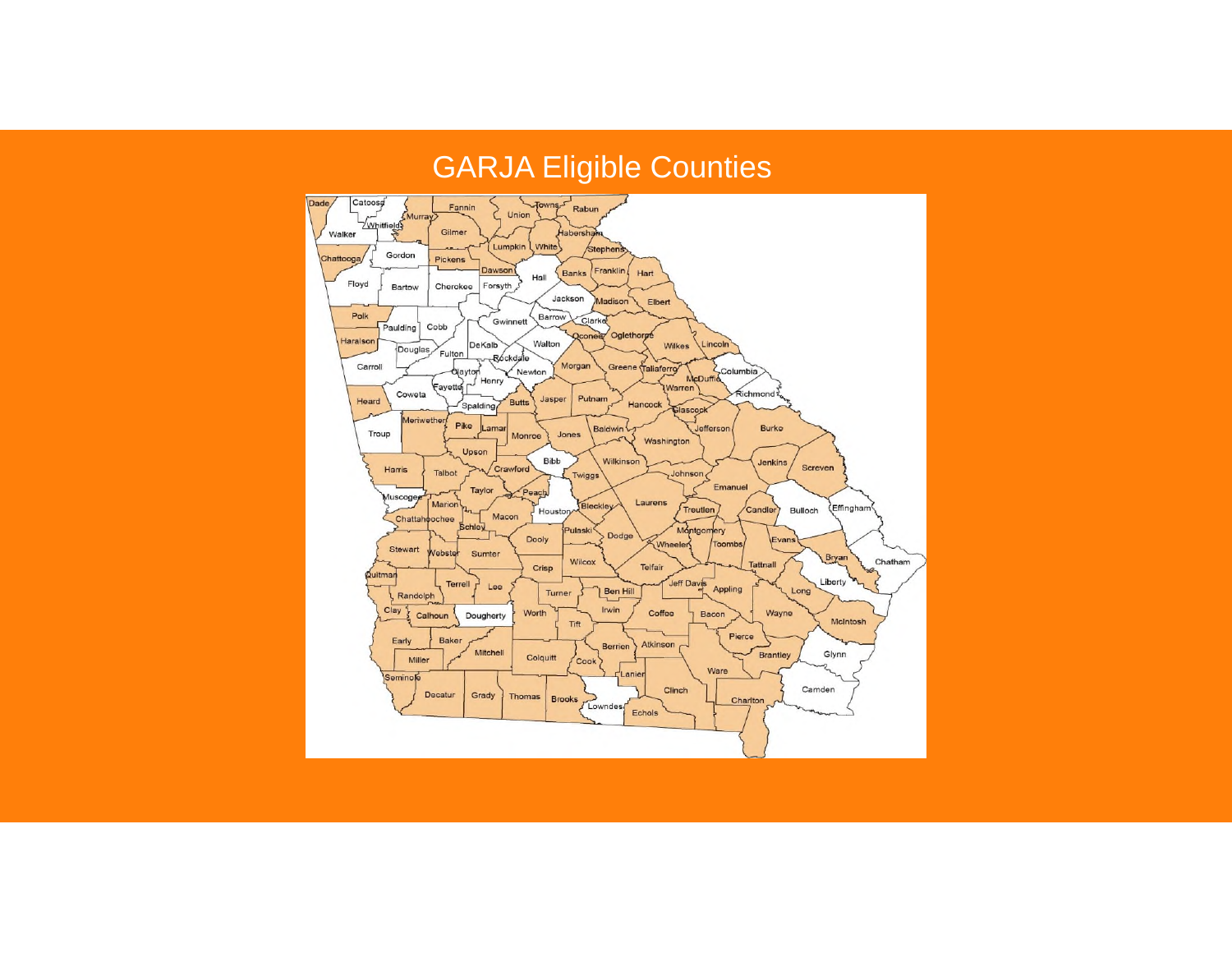

# GARJA Annual Report as of 12/31/2021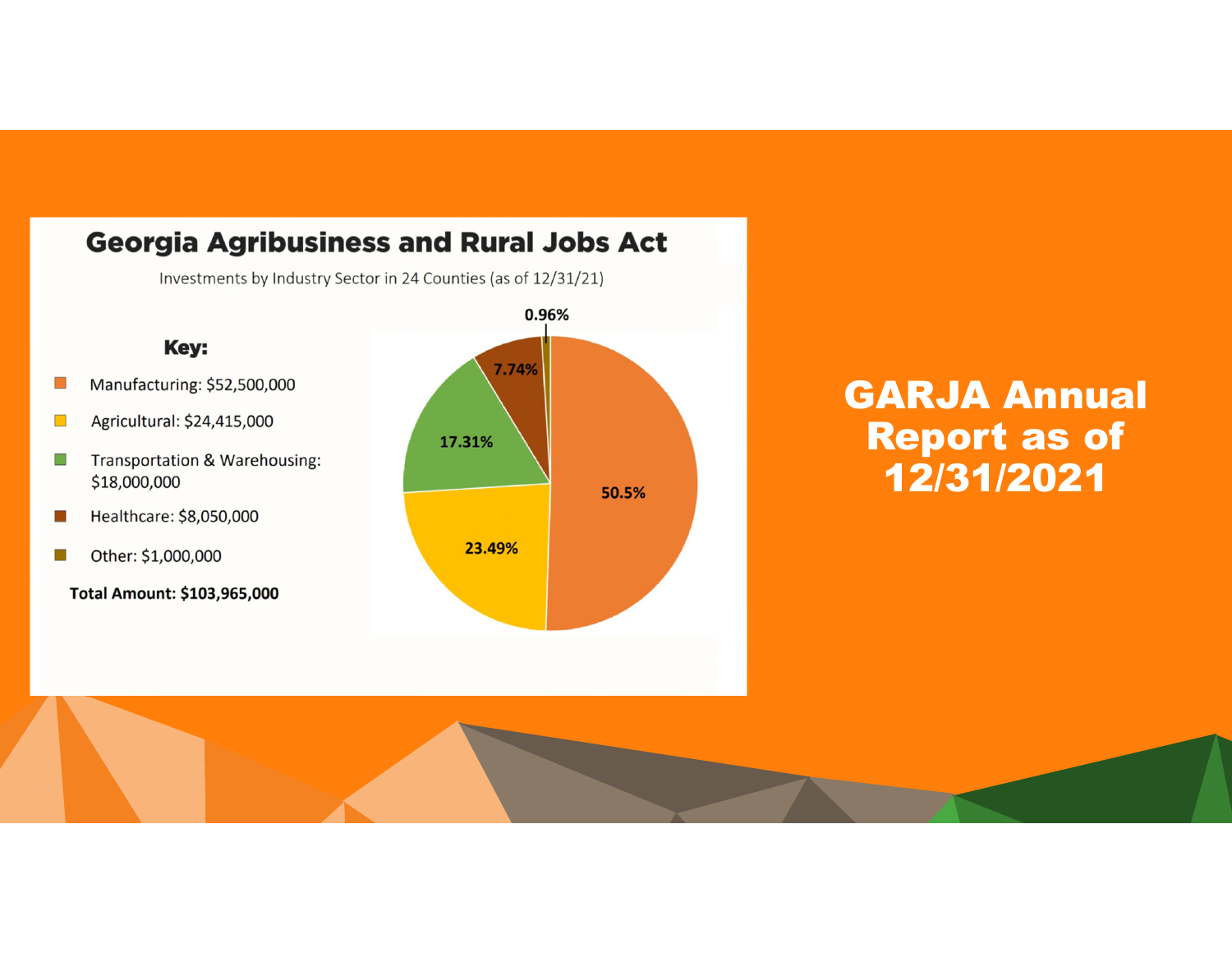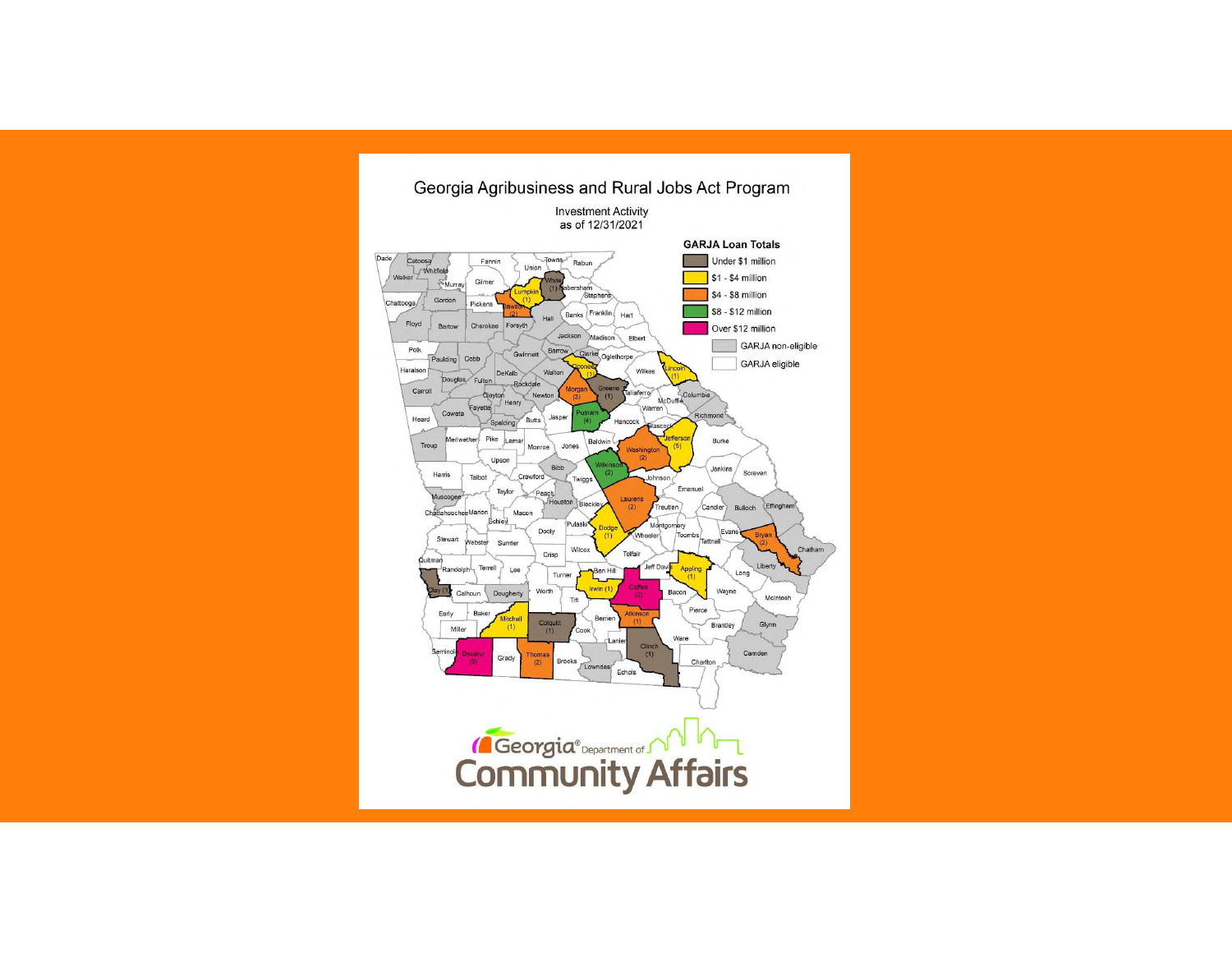•

**GARJA PROJECT: Revive Milling, LLC<br>Sandersville, Georgia Projected Jobs: 75** Sandersville, Georgia Projected Jobs: 75 \$3.6 million

# Georgia Rural Investment Fund, LLC

• The southeast is the perfect hub for the newest organic grain mill in the US, due to increased organic grains being brought in through the Port of Savannah, and the region's farmers choosing to plant, grow and harvest organic grains. The demand for yellow organic corn from suppliers reached an all time high. The owners of Revive Milling had been one of the only certified transporters of the organic grain and as they watched the market, the decision was made to create a solution. The mill is strategically located in the middle of the state, convenient for rail and trucking. Ground up construction.

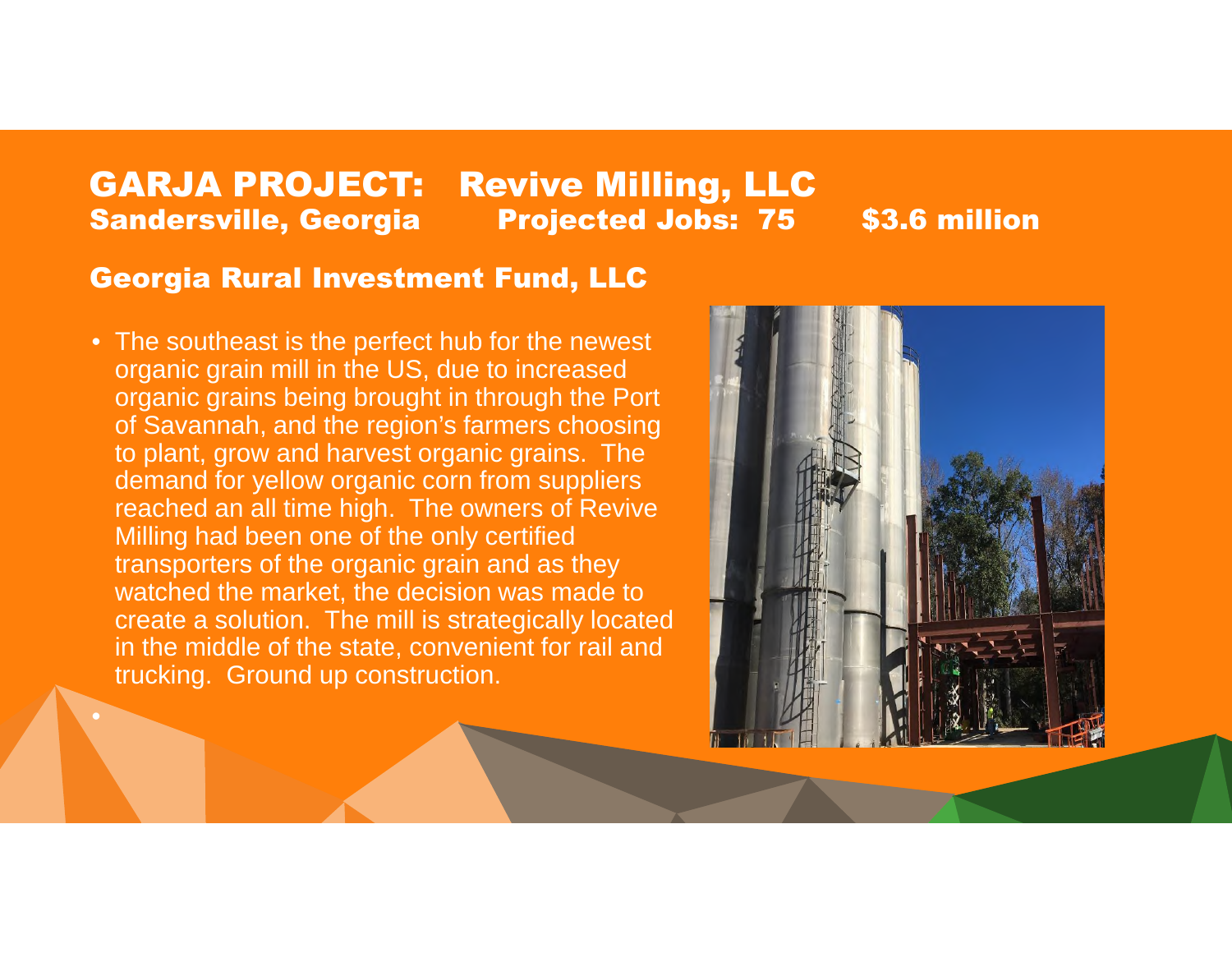# GARJA PROJECT: Danimer Scientific, Bainbridge, GA. Projected Jobs: 49 \$6.5 million Southeast Community Development Fund, X, LLC

Danimer Scientific in Bainbridge is doing its part to help promote greater prosperity in rural Georgia. Producing biodegradable and compostable polymers to replace plastics made from petrochemicals, Danimer is expanding rapidly to meet today's sustainability needs. With a recent investment through the GARJA program, the company is hiring many dozens of new employees over the next few years, most from the surrounding areas, as it increases production.

Three out of every four new positions will be accessible to those with a high school degree or equivalent, helping to grow the local workforce and provide people in Decatur county with good jobs and opportunity.

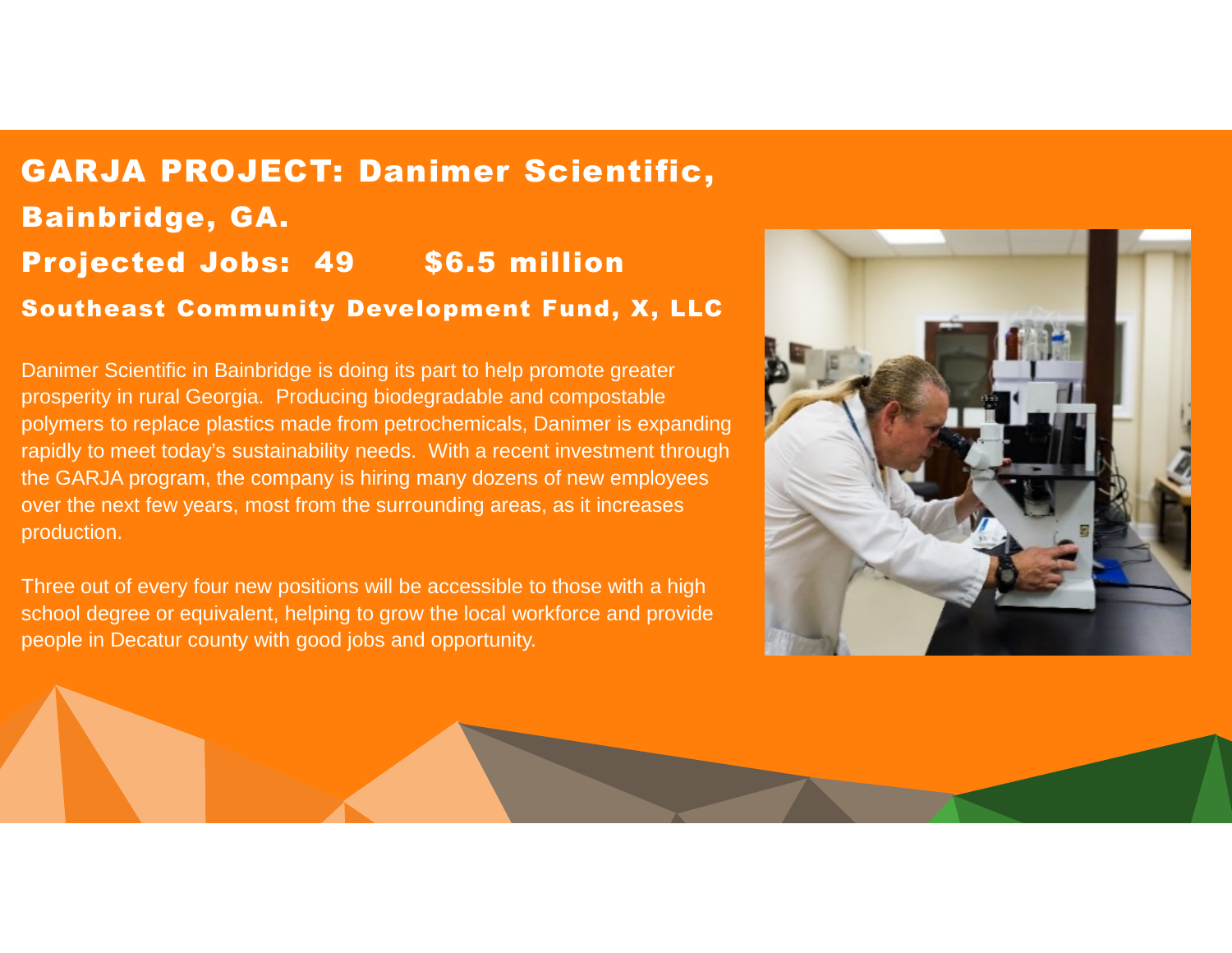# animer Scientific

**MARGARET**